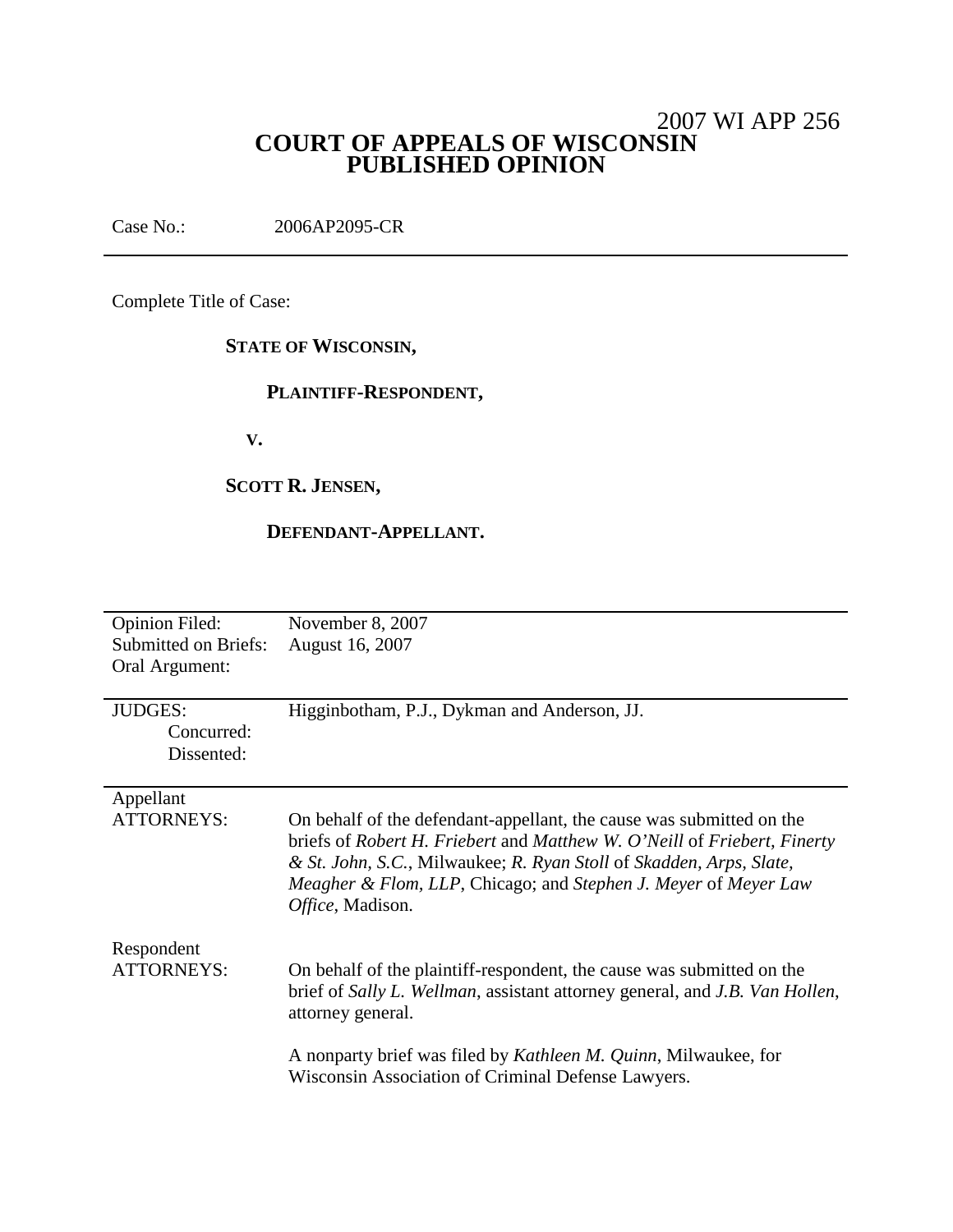# **2007 WI App 256**

# **COURT OF APPEALS DECISION DATED AND FILED**

### **November 8, 2007**

**David R. Schanker Clerk of Court of Appeals**

# **NOTICE**

**This opinion is subject to further editing. If published, the official version will appear in the bound volume of the Official Reports.**

**A party may file with the Supreme Court a petition to review an adverse decision by the Court of Appeals.** *See* **WIS. STAT. § 808.10 and RULE 809.62.**

# **Appeal No. 2006AP2095-CR Cir. Ct. No. 2002CF2453**

### **STATE OF WISCONSIN IN COURT OF APPEALS**

**STATE OF WISCONSIN,**

**PLAINTIFF-RESPONDENT,**

**V.**

**SCOTT R. JENSEN,**

**DEFENDANT-APPELLANT.**

APPEAL from a judgment of the circuit court for Dane County: STEVEN D. EBERT, Judge. *Affirmed in part; reversed in part and cause remanded with directions*.

Before Higginbotham, P.J., Dykman and Anderson, JJ.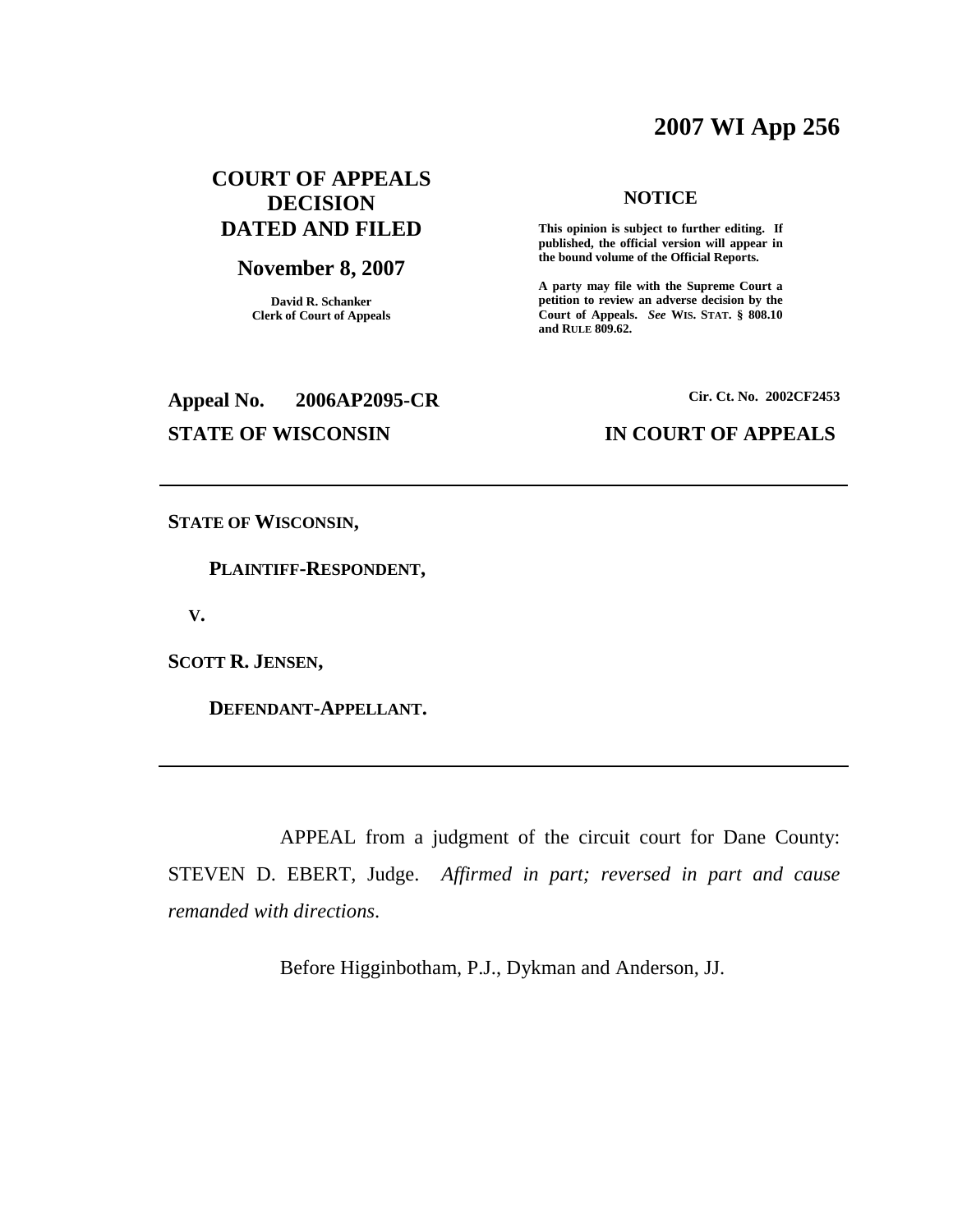¶1 HIGGINBOTHAM, P.J. Scott Jensen appeals a judgment based on a jury's verdict convicting him of three counts of felony Misconduct in Public Office contrary to WIS. STAT.  $\S$  946.12(3) (2005-06),<sup>1</sup> and one count of Intentional Misuse of Public Position for Private Gain as a Party to the Crime, contrary to WIS. STAT. §§ 19.45(2) and 939.05.<sup>2</sup> Jensen contends that the trial court submitted an erroneous jury instruction and prevented him from presenting a complete defense by excluding portions of his and his defense witnesses' testimonies. We conclude that the trial court properly exercised its discretion in excluding portions of Jensen's defense witnesses' testimony, but erred in submitting an erroneous jury instruction and in excluding portions of Jensen's own testimony.<sup>3</sup> Accordingly, we affirm in part and reverse in part and remand for a new trial.

### *Background*

¶2 The following facts are taken from the trial record and are limited to those facts necessary to this opinion. For additional background facts, *see State v. Jensen* (*Jensen I*), 2004 WI App 89, 272 Wis. 2d 707, 681 N.W.2d 230. Scott Jensen was elected to the Wisconsin State Legislature in the early 1990s. In October 2002, the State charged Jensen with three counts of Misconduct in Public

 $1$  All references to the Wisconsin Statutes are to the 2005-06 version unless otherwise noted.

<sup>&</sup>lt;sup>2</sup> Jensen has not appealed from his conviction for Intentional Misuse of Public Position for Private Gain, and we therefore do not address that conviction in this opinion.

<sup>&</sup>lt;sup>3</sup> Because we conclude that the court's jury instruction was erroneous under WIS. STAT. § 903.03, we need not reach Jensen's challenge to the jury instruction on constitutional grounds. *See State v. Dyess*, 124 Wis. 2d 525, 533, 370 N.W.2d 222 (1985) (we "need not address a claim of constitutional error if the claim can be resolved on statutory or common law grounds"). We also do not address Jensen's arguments that he did not receive a fair trial and the real controversy was not fully tried, because our other findings of error are sufficient to mandate reversal.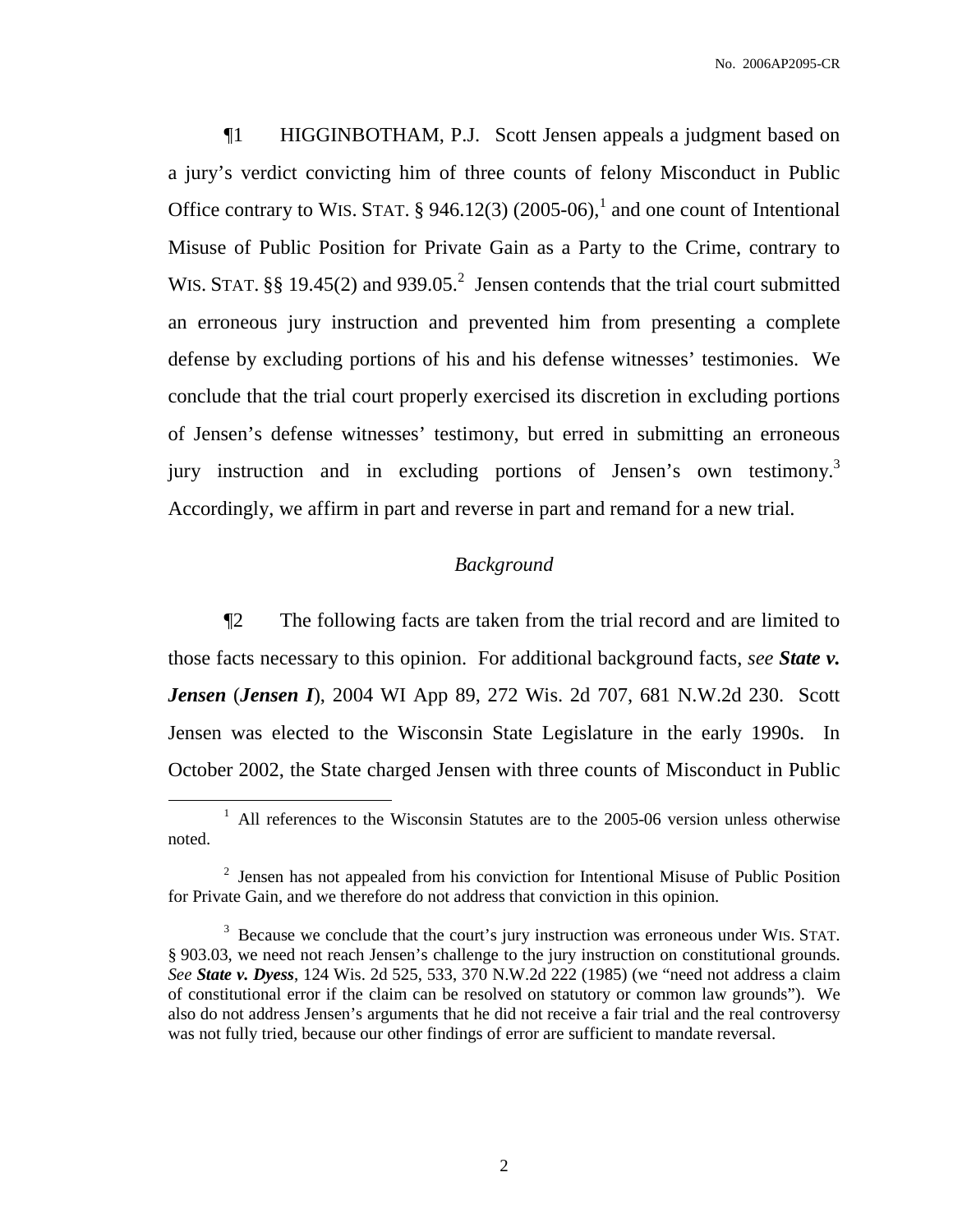Office, contrary to WIS. STAT. § 946.12(3). The complaint alleged that Jensen exercised his discretionary powers in public office in a manner inconsistent with his duties by hiring state employees to solicit campaign funds, to recruit and otherwise assist political candidates, and to work on his own campaign, Taxpayers for Jensen, all on time compensated by the state and with the intent to obtain a dishonest advantage for Jensen or others.

¶3 Jensen filed a motion to dismiss the complaint in December 2002. *Jensen I*, 272 Wis. 2d 707,  $\phi$ 9. The trial court denied Jensen's motion and we granted Jensen leave to appeal. *Id.*, ¶10. We affirmed the trial court's order, rejecting Jensen's assertions that WIS. STAT. § 946.12(3) was unconstitutionally vague and overbroad as applied to him, that the State's definition of legislative duties violated the separation of powers doctrine, and that the factual allegations in the complaint did not establish probable cause. *Id.*, ¶2. On review, the supreme court, with four justices sitting, unanimously affirmed as to most issues but was evenly split as to whether the charges violated the principles of Due Process, Fair Notice, and vagueness. *State v. Jensen*, 2005 WI 31, 279 Wis. 2d 220, 694 N.W.2d 56. The supreme court therefore affirmed our opinion as to those matters. *Id.*

¶4 Prior to trial, both parties submitted proposed jury instructions. The State included the following sentence in its jury instruction for the intent element of Misconduct in Public Office: "The use of a state resource to promote a candidate in a political campaign or to raise money for the candidate, provides to that candidate a dishonest advantage." The State also filed a motion in limine to exclude any evidence offered by Jensen to show that Jensen believed that others had engaged in similar use of state resources for political campaigns. The State argued that proof of similar violations by others was not relevant to the issue of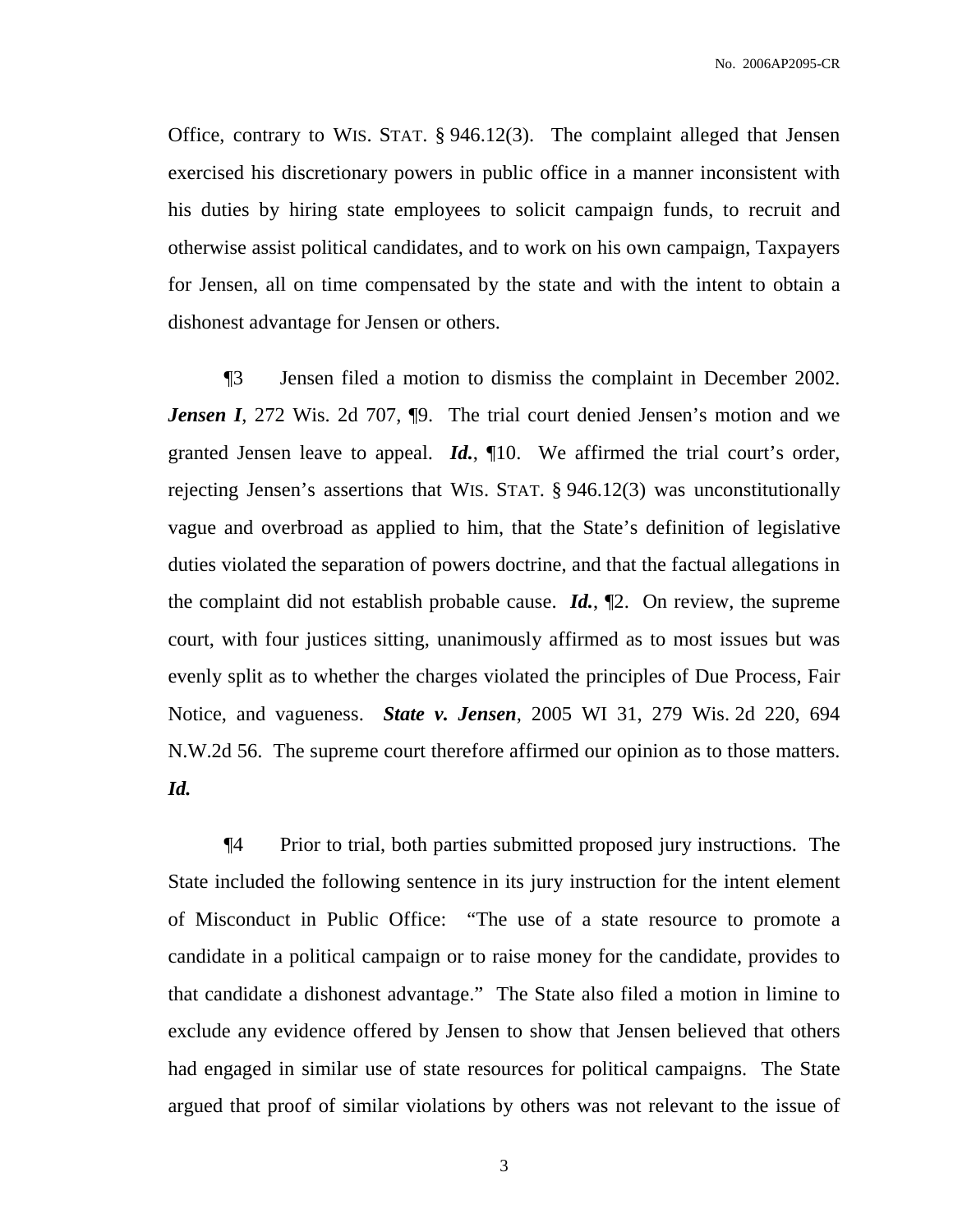Jensen's intent, contending that our decision in *Jensen I* established that, by definition, using state resources to promote a political campaign created a dishonest advantage. Jensen argued in opposition to the State's motion that the evidence was relevant to Jensen's defense as to the intent element, and that the State's interpretation of *Jensen I* relieved the State of its burden to prove all the elements of the charged crime. At the motion hearing, the court and the parties agreed that the evidentiary issue was intertwined with the issue of the contested jury instruction on Misconduct in Office. The court held that the State's proposed jury instruction, based on its reading of our decision in *Jensen I*, correctly stated the law.

¶5 At trial, the court again ruled that Jensen, a Republican, could not introduce evidence as to similar actions by Democratic legislators. Jensen then made an offer of proof as to the evidence he would offer to support his defense theory that he lacked the requisite intent to obtain a dishonest advantage. This included witnesses who would have testified as to the custom of both Republican and Democratic legislators using state resources for campaign purposes.

¶6 Jensen testified in his own defense. He explained his history with the Wisconsin Legislature and his and his staff's participation in campaign activities, including their adherence to leave policies for working on campaigns. When he attempted to testify as to his understanding of campaign practices among Democratic legislators, the State objected and the court sustained the objections, instructing Jensen and his counsel to "[d]irect your question and the answers to the activities of Mr. Jensen."

¶7 The jury found Jensen guilty of three counts of felony Misconduct in Public Office. Jensen appeals.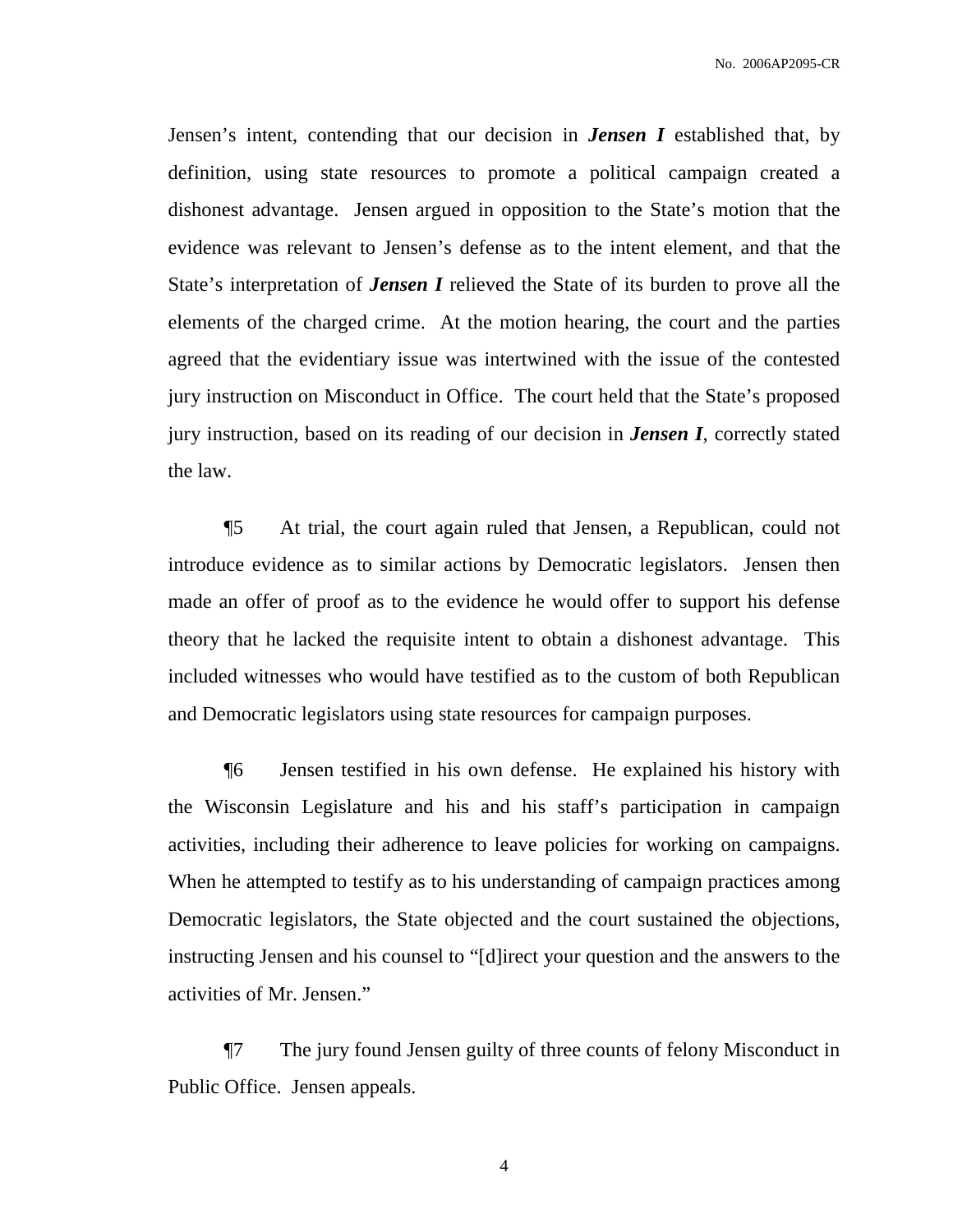### *Standard of Review*

¶8 The Wisconsin Supreme Court summarized the standard of review of a trial court's decision to accept or reject a particular jury instruction as follows: A trial court has broad discretion in deciding whether to give a particular jury instruction, and the court must exercise its discretion to "fully and fairly inform the jury of the rules of law applicable to the case and to assist the jury in making a reasonable analysis of the evidence." *State v. Coleman*, 206 Wis. 2d 199, 212, 556 N.W.2d 701 (1996) (citation omitted). However, we will independently review whether a jury instruction is appropriate under the specific facts of a given case. *State v. Groth*, 2002 WI App 299, ¶8, 258 Wis. 2d 889, 655 N.W.2d 163, *overruled on other grounds by State v. Tiepelman*, 2006 WI 66, ¶31, 291 Wis. 2d 179, 717 N.W.2d 1.

¶9 Usually, whether to admit or exclude evidence is within the circuit court's discretion. *State v. [Richard](http://web2.westlaw.com/find/default.wl?rs=WLW7.10&serialnum=2002772494&fn=_top&sv=Split&tc=-1&findtype=Y&tf=-1&db=595&vr=2.0&rp=%2ffind%2fdefault.wl&mt=Wisconsin) G.B.*, 2003 WI App 13, ¶7, 259 Wis. 2d 730, 656 [N.W.2d](http://web2.westlaw.com/find/default.wl?rs=WLW7.10&serialnum=2002772494&fn=_top&sv=Split&tc=-1&findtype=Y&tf=-1&db=595&vr=2.0&rp=%2ffind%2fdefault.wl&mt=Wisconsin) 469. However, "if an evidentiary issue requires construction or application of a statute to a set of facts, a question of law is presented, and our review is de novo." *Id.* Further, whether a defendant was denied the constitutional right to present a defense through the exclusion of evidence is a question of constitutional fact, which we review de novo. *State v. St. George*, 2002 WI 50, ¶16, 252 Wis. 2d 499, 643 N.W.2d 777.

### *Discussion*

### *1. Jury Instruction*

¶10 Jensen contends that the following sentence in the jury instruction given by the trial court operated as a mandatory conclusive presumption: "The use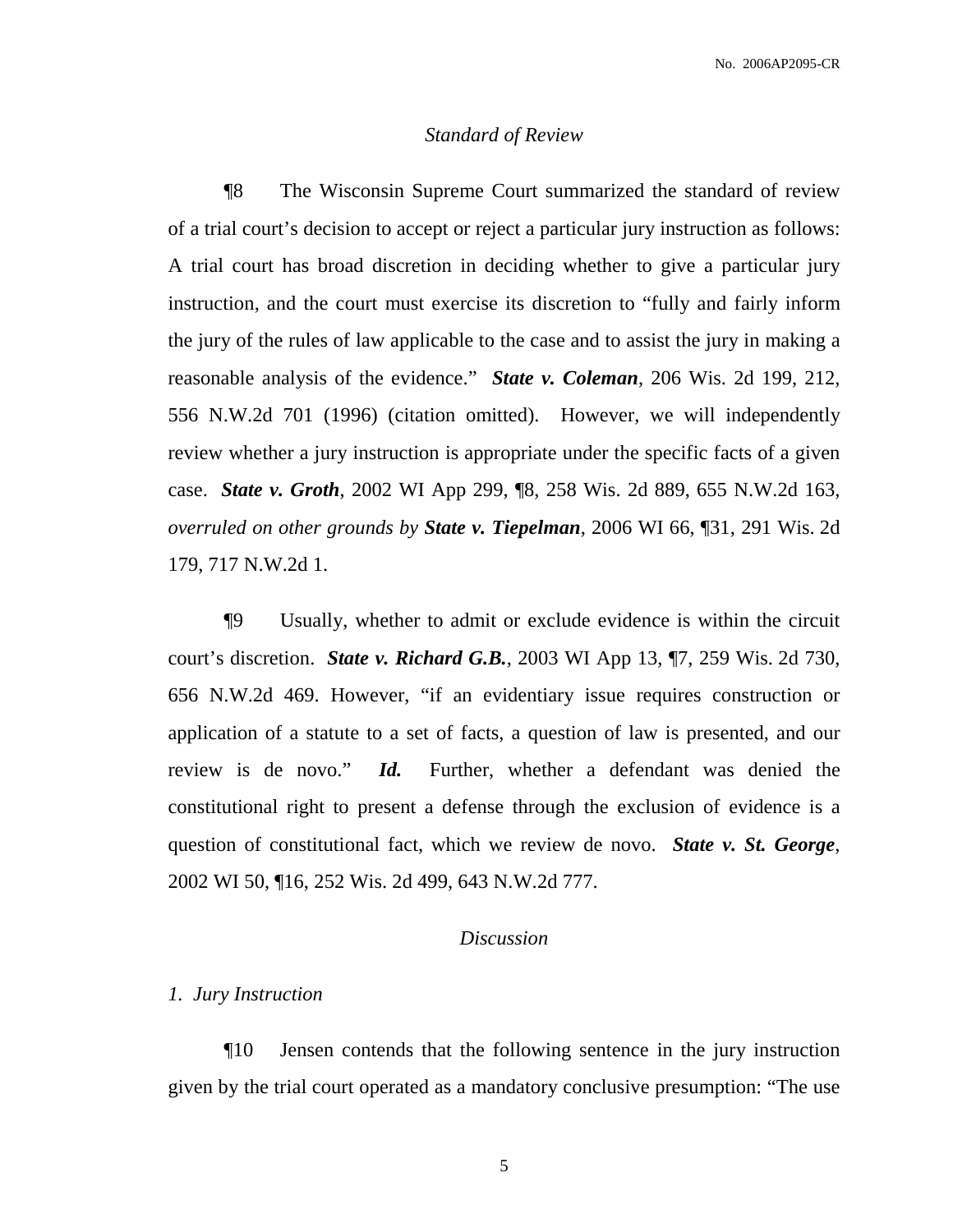of a state resource to promote a candidate in a political campaign or to raise money for a candidate provides to that candidate a dishonest advantage."<sup>4</sup> More specifically, Jensen contends that the jury instruction directed the jury to presume the elemental fact that Jensen acted with intent to obtain a dishonest advantage for himself or another upon the predicate fact that he acted inconsistently with the duties of his office by using state resources for campaign purposes. Jensen asserts that the modified instruction violated WIS. STAT. § 903.03(3) because it contained an impermissible mandatory conclusive presumption and the trial court failed to instruct the jury in the manner required by § 903.03(3).

¶11 The State argues that the contested language in the jury instruction did not contain a mandatory conclusive presumption because the language merely stated the law as established in *Jensen I* and *State v. Chvala*, 2004 WI App 53, 271 Wis. 2d 115, 678 N.W.2d 880, and the court must instruct the jury on the law. It also argues the jury instruction did not direct the jury to find that Jensen

(Emphasis added.)

<sup>&</sup>lt;sup>4</sup> The trial court read the following modified version of WIS JI—CRIMINAL 1732 to the jury:

The fourth element requires that the defendant exercised … discretionary power with intent to obtain a dishonest advantage for himself or herself or another. *The use of a state resource to promote a candidate in a political campaign or to raise money for a candidate provides to that candidate a dishonest advantage.* The phrase "with intent to" means that the defendant must have had the purpose to obtain a dishonest advantage or have been aware that his conduct was practically certain to cause that result. You cannot look into a person's mind to find intent. While this intent to obtain a dishonest advantage must be found as a fact before you can find the defendant guilty, it must be found, if found at all, from his acts and words and statements, if any, bearing upon his intent.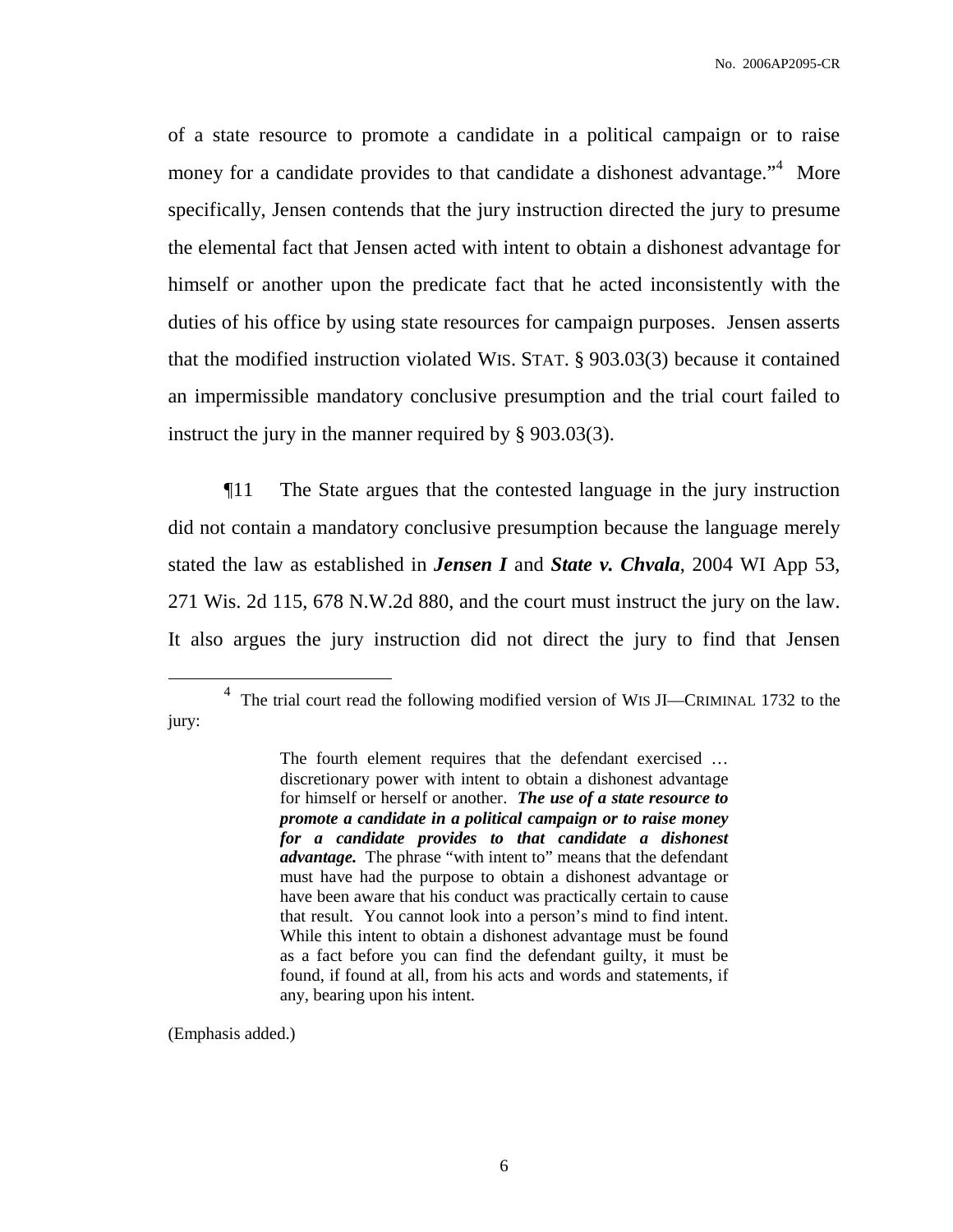intended to obtain a dishonest advantage if it found he used state resources to promote a political campaign. Instead, the State asserts, the instruction allowed the jury to make its own finding as to whether Jensen intended to obtain a dishonest advantage if it found he improperly used state resources for campaign purposes. We disagree, and conclude that the jury instruction contained a mandatory conclusive presumption and thus violated WIS. STAT. § 903.03 because it did not contain the limiting language set forth in sub. (3).

¶12 In *State v. Kuntz*, 160 Wis. 2d 722, 736-37, 467 N.W.2d 531 (1991), the supreme court explained that:

> A mandatory presumption instructs the jury that it must find the elemental fact if the state proves certain predicate facts. A mandatory presumption that is irrebutable is conclusive. Thus, a mandatory conclusive presumption relieves the state of its burden of persuasion by removing the presumed element from the case entirely if the state proves the predicate facts.

(Citations omitted.) WISCONSIN STAT. § 903.03(2) limits the circumstances under which a judge may direct a jury to find a presumed fact against a defendant. In the event that the judge gives such an instruction, § 903.03(3) requires that

> the judge shall give an instruction that the law declares that the jury may regard the basic facts as sufficient evidence of the presumed fact but does not require it to do so. In addition, if the presumed fact establishes guilt or is an element of the offense or negatives a defense, the judge shall instruct the jury that its existence must, on all the evidence, be proved beyond a reasonable doubt.

¶13 Thus, we begin by examining the elements of the crime of Misconduct in Public Office under WIS. STAT. § 946.12(3). Intent to obtain a dishonest advantage and violation of one's official duties are distinct elements under § 946.12(3). "[T]he statute provides, as separate elements of the crime, the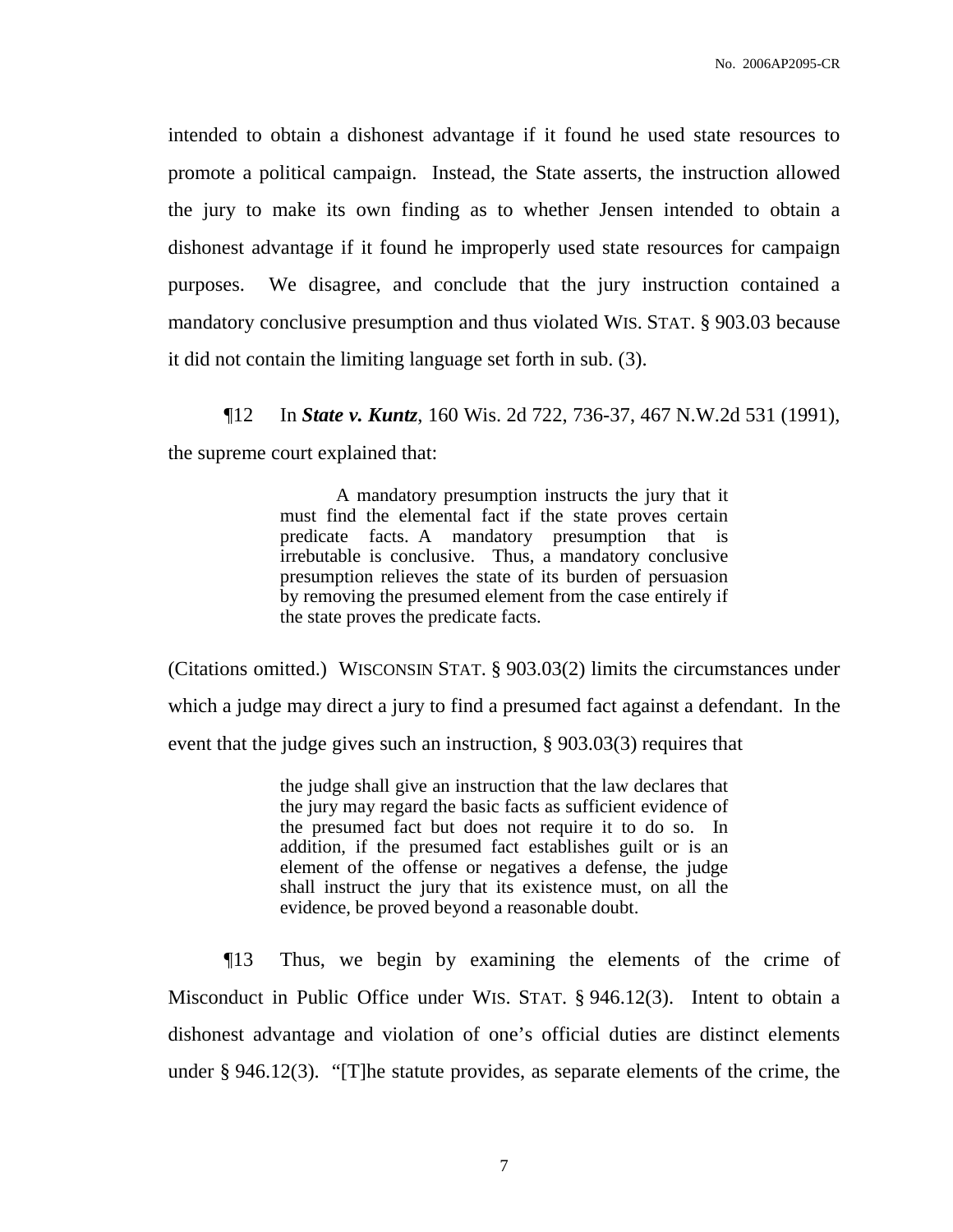requirement that the conduct be 'inconsistent with the duties of [one's] office' and the requirement that the conduct be done 'with intent to obtain a dishonest advantage.'" *State v. Tronca*, 84 Wis. 2d 68, 82-83, 267 N.W.2d 216 (1978). Although both elements may be proved through the same transaction, there must nevertheless be proof as to both elements. *Id.* at 83. Thus, the State was required to prove beyond a reasonable doubt that Jensen exercised his discretionary power with the purpose to obtain a dishonest advantage.<sup>5</sup>

¶14 The State's argument that the jury instruction did not contain a mandatory conclusive presumption relies on its interpretation of *Jensen I* and *Chvala* as establishing that a legislator who uses state resources for campaign purposes obtains a dishonest advantage. The problem with the State's analysis is that it fails to appreciate the difference between our ruling on a motion to dismiss a complaint and appropriate language for a jury instruction. The following statement in *Chvala*, 271 Wis. 2d 115, ¶19, was made in the context of discussing whether WIS. STAT. § 946.12(3) was unconstitutionally vague:

> A reasonable legislator can easily conclude by the language of [WIS. STAT. § 11.001(2) (the declared policy that an incumbent is to not have an unfair advantage over a nonincumbent)] that directing [Senate Democratic Caucus] staff to engage in political campaign activity with state resources is inconsistent with the rights of others and is intended to obtain a dishonest advantage.

<sup>5</sup> Both parties agree that misconduct in public office is a specific intent crime. *See State v. Stoehr*, 134 Wis. 2d 66, 78, 396 N.W.2d 177 (1986). This is in contrast with the more general intent requirement that a person merely must have an intent to do a proscribed act. *See State v. Lasky*, 2002 WI App 126, ¶¶24-25, 254 Wis. 2d 789, 646 N.W.2d 53 (distinguishing between general and specific intent crimes).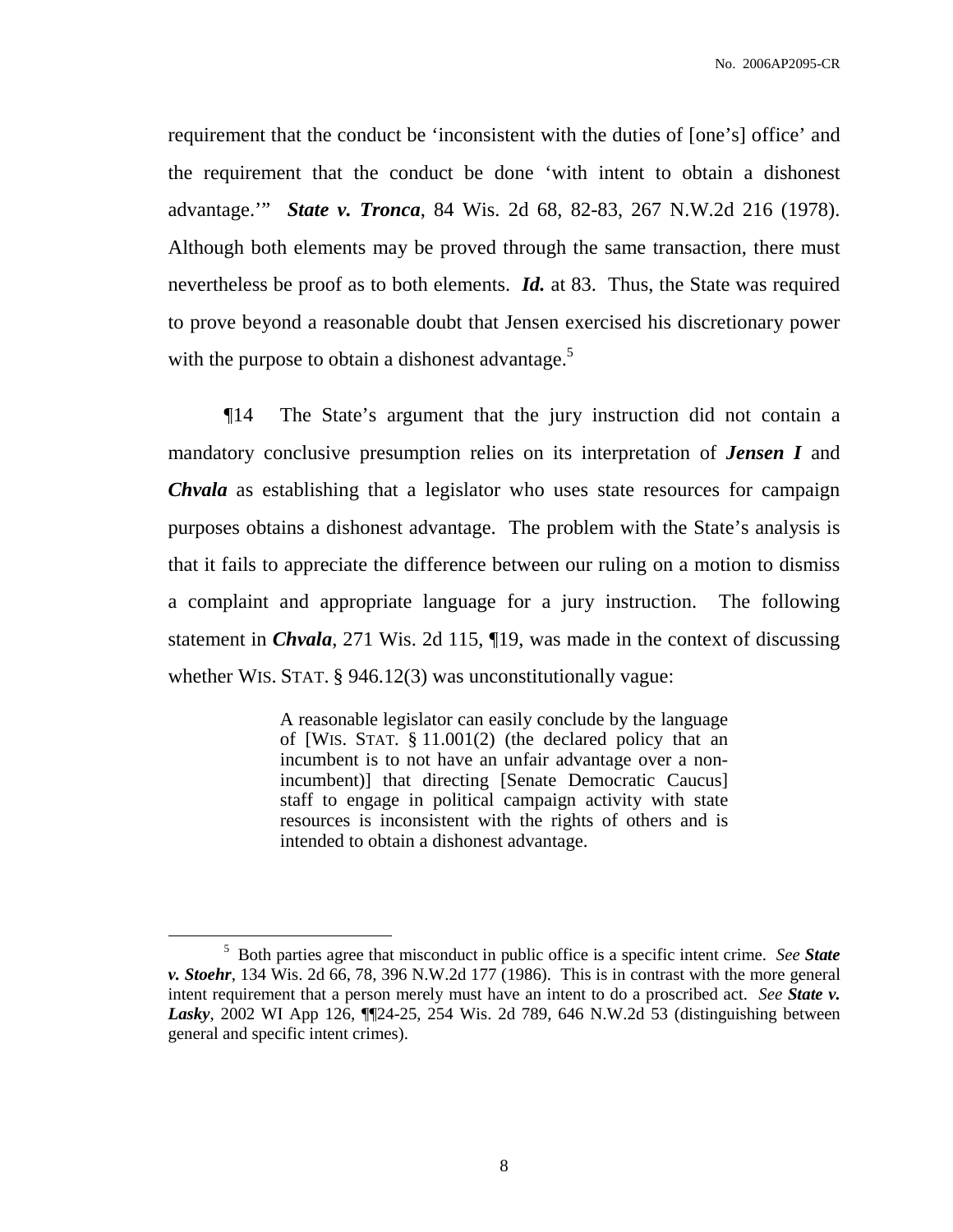In other words, we said that Chvala *could* be convicted because the statute apprised a reasonable legislator that his conduct, as alleged in the complaint, neared proscribed conduct. *Id.*, ¶¶10-11. We did not say that a trial court could direct a finding on the intent element on the facts in the complaint. There is a significant difference.

¶15 We agree with Jensen that *State v. Dyess* is instructive. In *Dyess*, the defendant was charged with homicide by negligent use of a vehicle. *Dyess*, 124 Wis. 2d 525, 528, 370 N.W.2d 222 (1985). Evidence introduced at trial indicated that Dyess was exceeding the speed limit at the time of the accident. *Id*. At the close of evidence, the trial court instructed the jury that "[a]ny speed in excess of [the speed] limit would be negligent speed regardless of other conditions." *Id*. at 531. Dyess was convicted of the charge.

¶16 Dyess appealed, arguing in part that the jury instructions were constitutionally and statutorily infirm because "they created a conclusive presumption of negligence." *Id*. at 532. We affirmed.

¶17 The supreme court reversed, concluding that the instruction violated WIS. STAT. § 903.03(3) because the challenged part of the instruction essentially directed "the jury to bring in a finding that was essential to the determination of guilt." *Id*. at 534. More specifically, the court concluded that, in a civil case, a judge may instruct a jury that as a matter of law one who speeds is negligent. However, this type of instruction directs an essential finding in a criminal case. The court ruled that whether Dyess was negligent was a factual issue for the jury.

¶18 Here, as in *Dyess*, the jury instruction precluded the jury from reaching its own decision on a finding essential to a conviction. In *Dyess*, the instruction directed the jury to find negligence on a finding of speeding. Here, the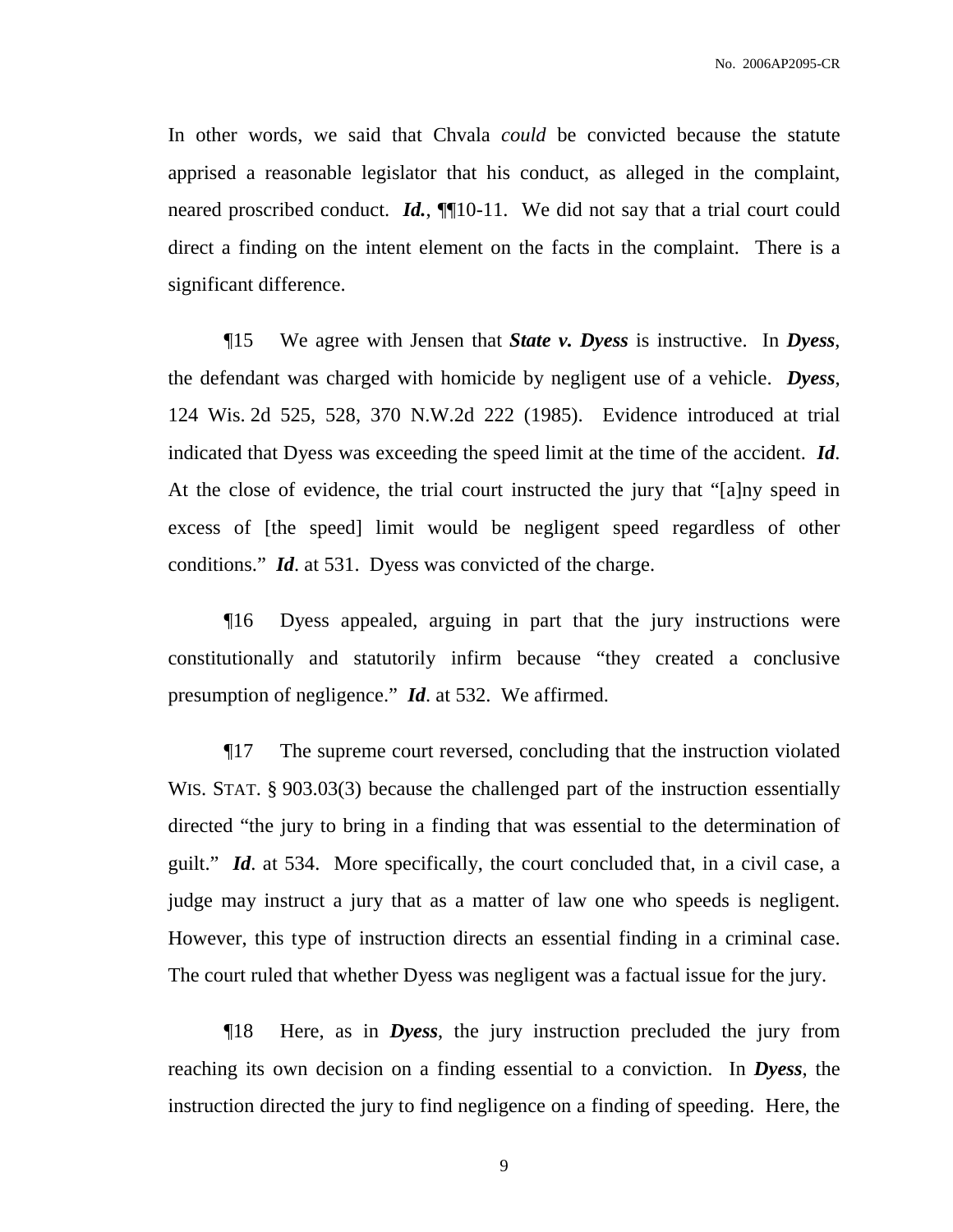instruction directed the jury to find intent on a finding of a violation of an official duty. We fail to see a distinction.

¶19 The State, however, argues that only directed *factual* findings are impermissible, while directed *legal* findings are proper. The *Dyess* court rejected this argument. In *Dyess*, the State asserted that WIS. STAT. § 903.03(3) referred "only to the 'existence of a presumed *fact*.'" *Id.* at 536 (emphasis added). The supreme court rejected this argument and pointed out that the language of § 903.03(1) states that the statute generally "governs presumptions 'recognized at common law.'" *Id*. The supreme court further pointed to the Judicial Council's notes to § 903.03, 59 Wis. 2d R57 (1973), which support the notion that the "restrictions in the rule apply to all presumptions sought to be used in criminal cases." *Id*. at 537. The court observed that no exceptions have been made to the rule because "the matter to be presumed is legal rather than factual in nature." *Id.*

¶20 The State asserts that the *Dyess* court's holding that WIS. STAT. § 903.03 applies to all evidentiary presumptions, whether factual or legal, does not affect "the fundamental principle that it is the duty of the trial court to instruct the jury on the law that the jury must apply and the jury has no right to disregard the law." This assertion, however, rests on the State's primary argument that the challenged language in the instruction was a correct statement of the law, an argument that we reject. The State offers no other reason to ignore the court's holding in *Dyess* on this topic.

¶21 Finally, we disagree with the State's assertion that the jury instruction left the jury free to reach its own finding as to Jensen's intent upon a finding that Jensen used state resources for campaign purposes. The court's jury instruction only required that the jury find that Jensen used state resources "to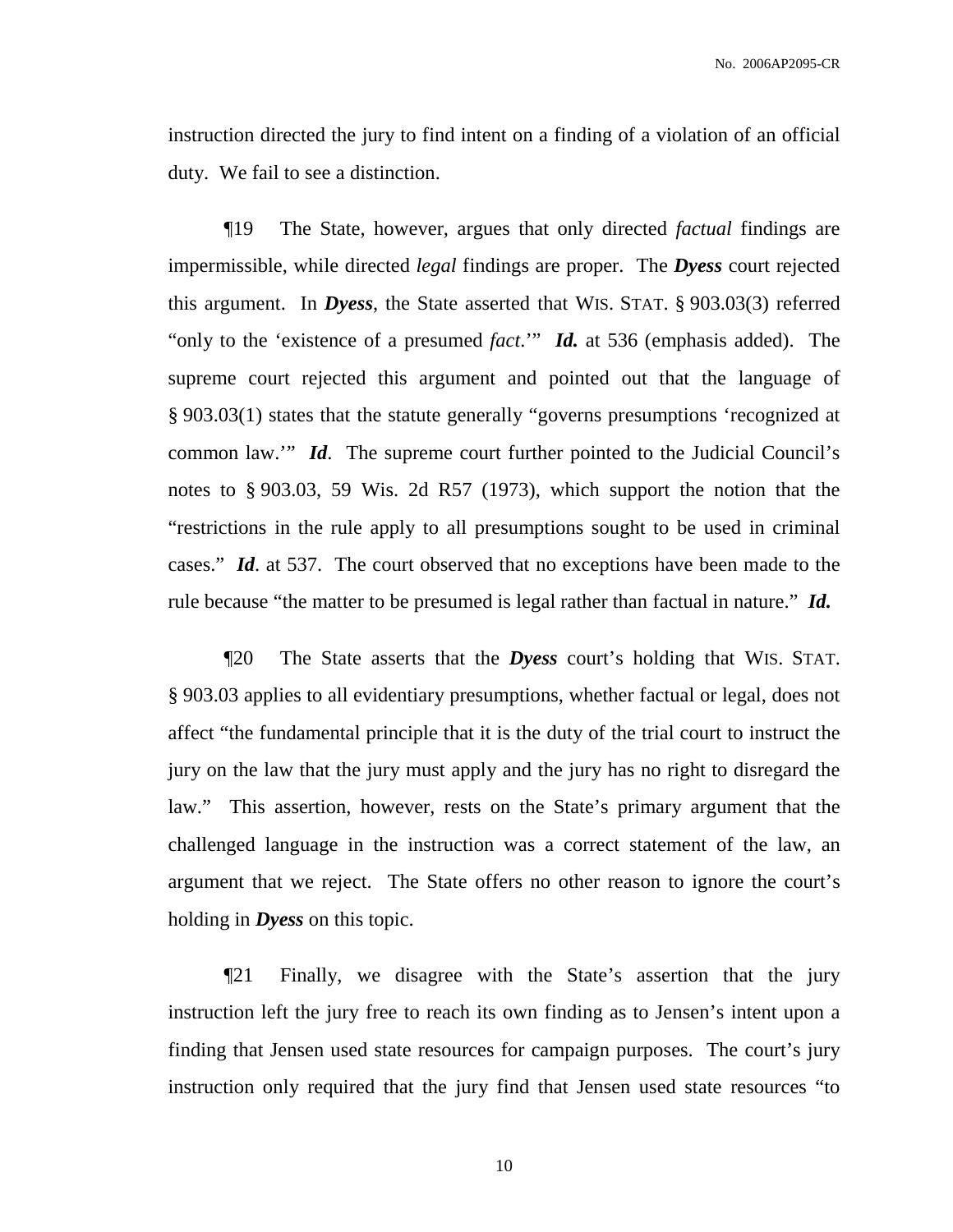promote a candidate in a political campaign or to raise money for a candidate" for it to find that Jensen exercised his discretionary power with intent to obtain a dishonest advantage for himself or another. Stated differently, this instruction directs the jury that it must find that Jensen exercised his discretionary authority with the purpose to obtain a dishonest advantage (the elemental fact) if the State proves that Jensen used state resources for political campaign purposes (the predicate fact). This instruction relieves the State of its burden of proving beyond a reasonable doubt that Jensen exercised his discretionary power with the intent of obtaining a dishonest advantage for himself or another, requiring only that the State prove one of the elements under WIS. STAT. § 946.12(3) to establish another. *See Tronca*, 84 Wis. 2d at 82-83. Thus, the jury instruction contained a mandatory conclusive presumption.

¶22 Having concluded that the disputed language constitutes a mandatory conclusive presumption, the next question is whether the trial court complied with the requirement of WIS. STAT. § 903.03(3) to include limiting language in the instruction directing the jury that it "may regard the basic facts as sufficient evidence of the presumed fact but does not require it to do so." The State does not respond to Jensen's argument that the jury instruction violated § 903.03(3) because it did not contain the obligatory limiting language. Our review of the instruction reveals that the court did not include this language. Because it did not do so, we conclude that the jury instruction violates  $§$  903.03(3).

¶23 Our inquiry does not stop here, however. We are required to consider whether the court's error was harmless. *See Dyess*, 124 Wis. 2d at 540; *see also State v. Harvey*, 2002 WI 93, ¶47 n.12, 254 Wis. 2d 442, 647 N.W.2d 189. In Wisconsin, "[a] constitutional or other error is harmless if it is 'clear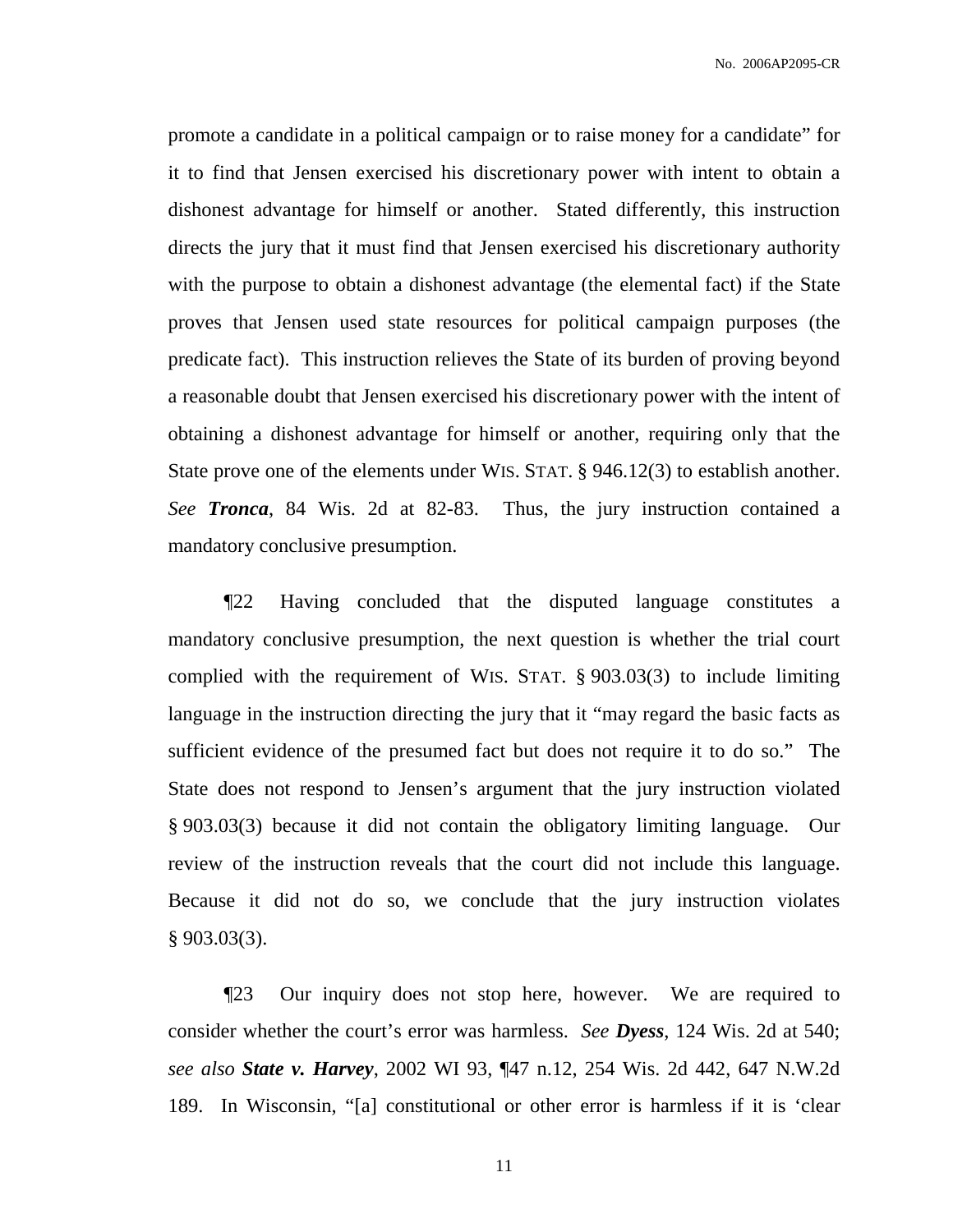beyond a reasonable doubt that a rational jury would have found the defendant guilty absent the error.'" *Harvey*, 254 Wis. 2d 442, ¶49 (quoting *Neder v. United States*, 527 U.S. 1, 18 (1999)).

¶24 Jensen argues that the jury instruction affected his substantial rights to a trial by a jury and therefore the court's error was not harmless. The State does not fully develop a responsive argument. Essentially, the State asserts, without further elaboration, that the error does not relate to an element of the offense and that a jury would have still convicted Jensen had the proper instruction been given. Regardless, we are compelled to consider whether the error was harmless. *See id.*, ¶¶35, 49. Having considered the question, we conclude that the statutory instructional error was not harmless beyond a reasonable doubt.

¶25 At trial, most of the facts were undisputed. Both the State and Jensen agree that the core issue in this case was whether Jensen intended to obtain a dishonest advantage by hiring, directing and supervising state employees to campaign for himself and others on state time using state resources. Jensen essentially admitted that he hired state employees who in turn used state resources to advance the political campaigns of numerous Republican candidates as well as his own. In Jensen's view, however, this was consistent with his duty as the leader of the Assembly Republicans. He also disavowed that he intended to obtain a dishonest advantage for himself or anyone else, because the Assembly Democrats were engaging in the same conduct.

¶26 As we have explained, the trial court error consisted of an instruction that the jury must accept as true the elemental fact that Jensen obtained a dishonest disadvantage if the jury found that Jensen used state resources to promote a candidate or to raise money for political campaign purposes. And, as we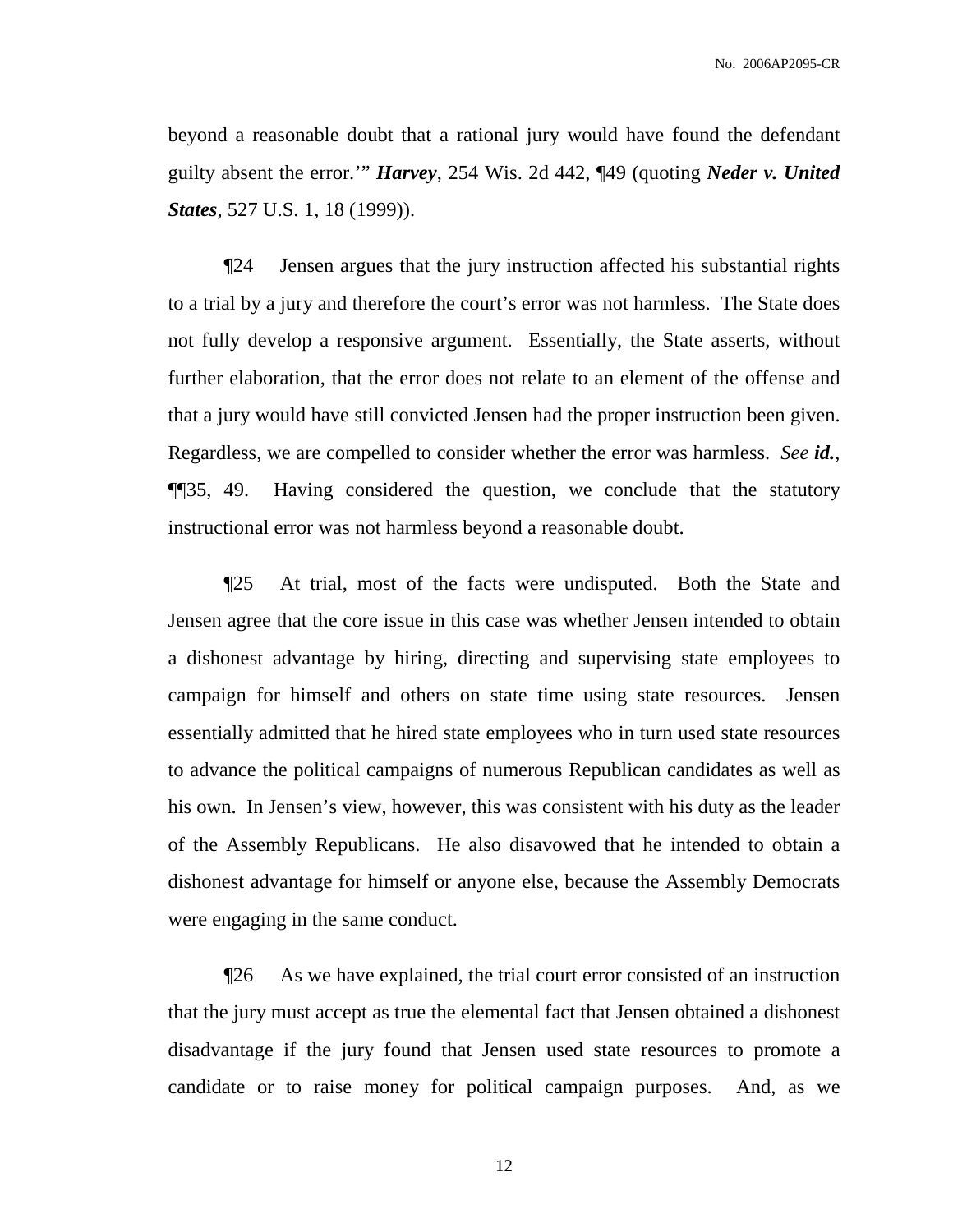concluded, this operated as a mandatory conclusive presumption in violation of WIS. STAT. § 903.03(3) because the court did not instruct the jury that it may, but need not, accept the elemental fact as true. Thus, the instruction required the jury to find the intent element was met upon finding that Jensen violated his official duties. We conclude that Jensen's substantial rights were affected because the instruction operated to relieve the State of its burden of proving beyond a reasonable doubt that Jensen acted with the intent to obtain a dishonest advantage for himself or another. As the supreme court explained in *Dyess*, 124 Wis. 2d at 548:

> It is apparent that a reviewing court cannot say that the loss of a jury right on a crucial issue guaranteed by the rules is of so little consequence as to be insubstantial. Sec. 903.03(3) guarantees to criminal defendants that all presumptions used will have a permissive effect only—that only the jury can find the presumed fact upon the inferences from basic facts which themselves must be proved to the jury beyond a reasonable doubt. This court cannot ignore its own rules and conclude that the deprivation of a substantial procedural and statutory right caused by faulty jury instructions did not, to a degree of reasonable possibility, contribute to the verdict of guilty.

In other words, it is beyond a reasonable doubt that the error contributed to Jensen's conviction. *See Harvey*, 254 Wis. 2d 442, ¶47.

¶27 One final point. Jensen argues that the trial court should have modified WIS JI—CRIMINAL 1732 to say that "[t]o act with the intent to obtain a dishonest advantage is to act 'corruptly.'" Jensen takes the term "corruptly" from *Tronca*. In *Tronca*, 84 Wis. 2d at 76, the supreme court considered the notes of the Judiciary Committee on the Criminal Code accompanying the legislation creating WIS. STAT. § 946.12(3) in 1953, which contained a comment using the term "corruptly" synonymously with the phrase "with intent to obtain a dishonest advantage for himself or another." Jensen asserts that "in *Tronca* the Wisconsin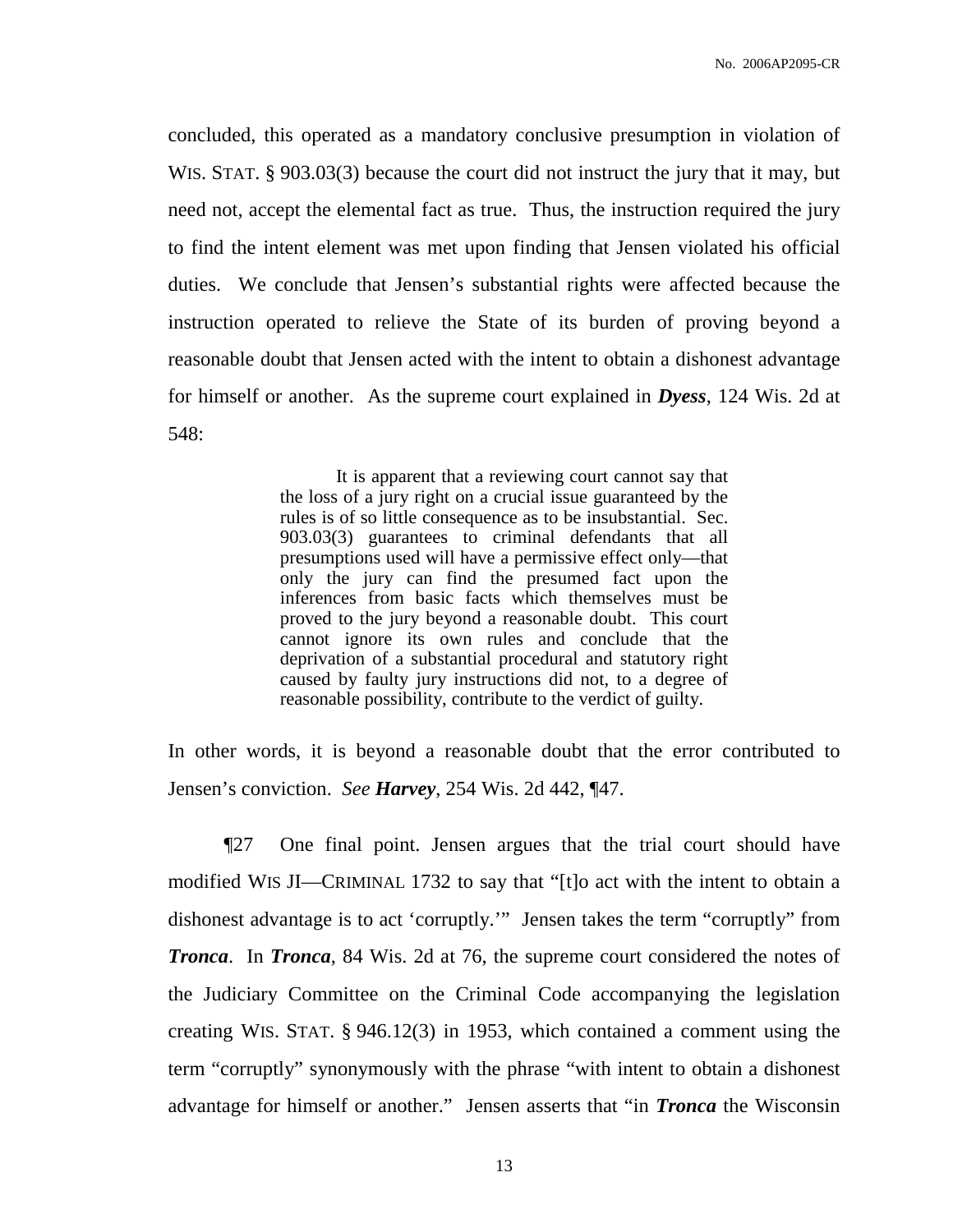Supreme Court explicitly stated that a defendant is guilty of misconduct under the statute *only* if he is found to have acted 'with intent to obtain a dishonest advantage for himself or another, *that is, corruptly*.'" (Emphasis added.) Jensen misconstrues the supreme court's use of "corruptly" and misrepresents how the court used that term as well as its holding in that case.

¶28 First, nowhere do we find the supreme court saying in *Tronca* that a defendant is guilty of misconduct in office "only" if he is found to have acted "corruptly." In addition, to the extent the supreme court used the term "corruptly," the term was appropriately used there because the defendant was alleged to have taken bribes for insuring the grant of liquor licenses to applicants. Taking bribes is indeed to act corruptly. Here, Jensen is not alleged to have acted "corruptly"; he is charged with exercising his discretion as a legislative leader by using state funds to pay employees to advance political campaigns in order to obtain a dishonest advantage. Corruption is not the issue in this case, whereas it was at the center of the prosecution in *Tronca*. Moreover, the term "corruptly" does not appear anywhere in WIS. STAT. § 946.12(3). Indeed, "corruptly" is not used in WIS JI— CRIMINAL 1732, nor is it found in any case other than *Tronca* involving a charge that  $\S 946.12(3)$  was violated.

¶29 Jensen also quotes the supreme court in *State v. Alfonsi* as saying that the trial court's failure to instruct the jury "that the accused had engaged in this transaction with a guilty mind…. constituted prejudicial error and necessitate[d] a new trial." *State v. Alfonsi*, 33 Wis. 2d 469, 478, 147 N.W.2d 550 (1967). *Alfonsi* does not apply to the present case. Alfonsi, then the assembly minority floor leader, was charged with bribery of public officers and employees in violation of WIS. STAT. § 946.10 (1965). The issue the court considered (giving rise to the quote used by Jensen here) was whether the bribery statute required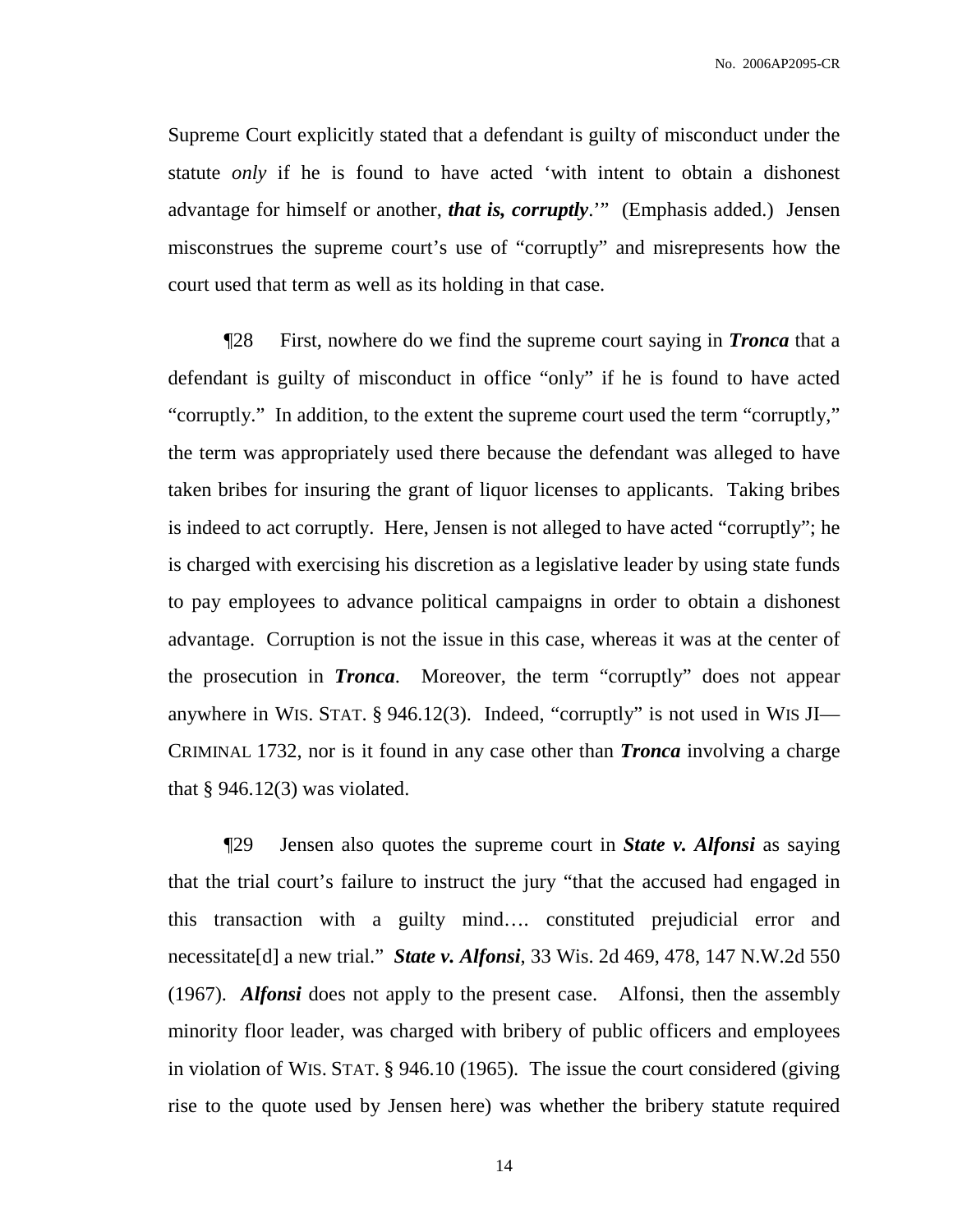specific intent or *mens rea* as an element of the offense. *Id*. at 474. That is not an issue presented in this case. Moreover, *Alfonsi* involved a different statute and a different jury instruction. *Alfonsi* simply does not apply in this case. We are not persuaded that the court's failure to include the term "corruptly" in the instruction on the elements of § 946.12(3) was error.

### *2. Right to Present a Complete Defense*

¶30 Jensen next argues that the trial court prevented him from presenting a complete defense by barring him and other witnesses from testifying as to Jensen's intent to obtain a dishonest advantage. Specifically, Jensen sought to introduce at trial testimony from past assembly leaders regarding long-standing practices in the assembly of using state employees, particularly caucus staff, for political campaign purposes by both Republicans and Democrats. He also sought to testify as to his knowledge of campaign practices among Democratic legislators. Jensen argued that this evidence was relevant to establish that, by engaging in these activities, he did not intend to obtain a dishonest advantage. In Jensen's view, he was simply doing what the Democrats were doing and trying to "maintain a level playing field."

¶31 The State argued that the evidence of Jensen's frame of mind in using state resources was irrelevant. It argued that, as reflected in its proposed jury instruction, Jensen's use of state resources for campaign purposes was, as a matter of law, to obtain a dishonest advantage. Thus, the argument goes, any relevant intent evidence would be limited to whether Jensen intended to use state resources in violation of a duty. At the motions hearing, the parties and the court agreed that the court's resolution of the contested jury instruction was intertwined with the dispute over admission of Jensen's proffered intent evidence.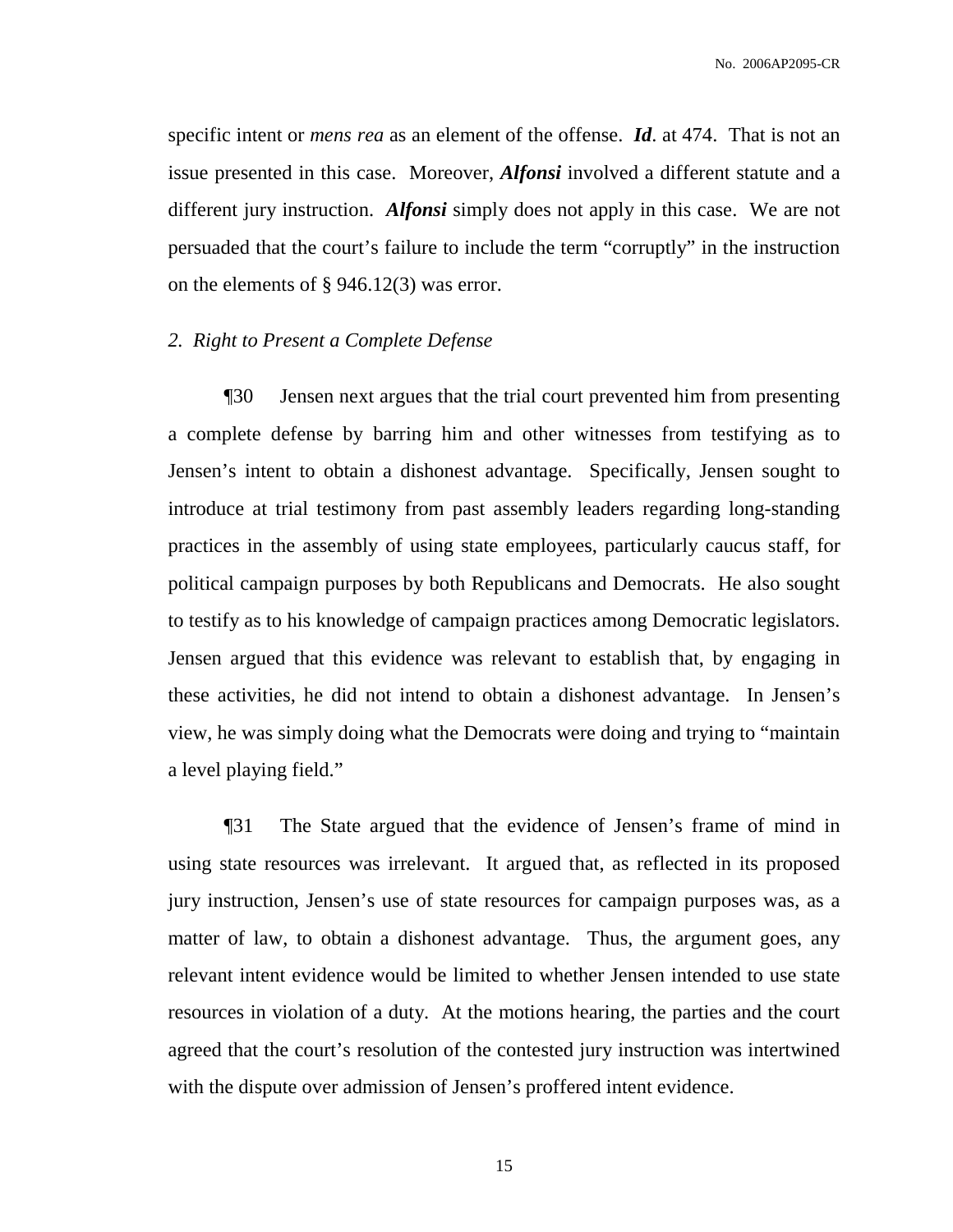¶32 The trial court agreed with the State that *Jensen I* held that a public officer's use of state resources to promote a political campaign was a violation of the officer's duty with the intent to obtain a dishonest advantage. Thus, the court adopted the State's proposed jury instruction. It did not, however, make an express ruling as to the State's motion in limine. The subsequent proceedings made clear that the court and the parties understood the court's ruling on the jury instructions to preclude evidence of Jensen's intent to obtain a dishonest advantage. We conclude that the trial court properly exercised its discretion in excluding the testimony of Jensen's proffered witnesses as to campaign practices among Democratic and Republican legislators, but that the record is insufficient to establish whether it properly exercised its discretion in excluding Jensen's own testimony on that same topic.

¶33 "One of the essential ingredients of due process in a criminal trial is the right to a fair opportunity to defend against the State's accusations. A corollary to this principle is the right to present relevant and competent evidence." *State v. Johnson*, 118 Wis. 2d 472, 479, 348 N.W.2d 196 (1984) (citations omitted). The right to present a defense "includes the right to offer the testimony of witnesses." *Brown County v. Shannon R.*, 2005 WI 160, ¶65, 286 Wis. 2d 278, 706 N.W.2d 269. Additionally, the fundamental right to testify on one's behalf cannot be doubted. *Rock v. Arkansas*, 483 U.S. 44, 49 (1987). The right to take the stand and testify on one's behalf is secured by the Due Process Clause of the Fourteenth Amendment, the Compulsory Process Clause of the Sixth Amendment, and the Fifth Amendment's guarantee against compelled testimony. *Id*. at 51-53; *see also State v. Wilson*, 179 Wis. 2d 660, 670, 508 N.W.2d 44 (Ct. App. 1993), *overruled on other grounds by State v. Weed*, 2003 WI 85, 263 Wis. 2d 434, 666 N.W.2d 485. However, the right to present a defense is "subject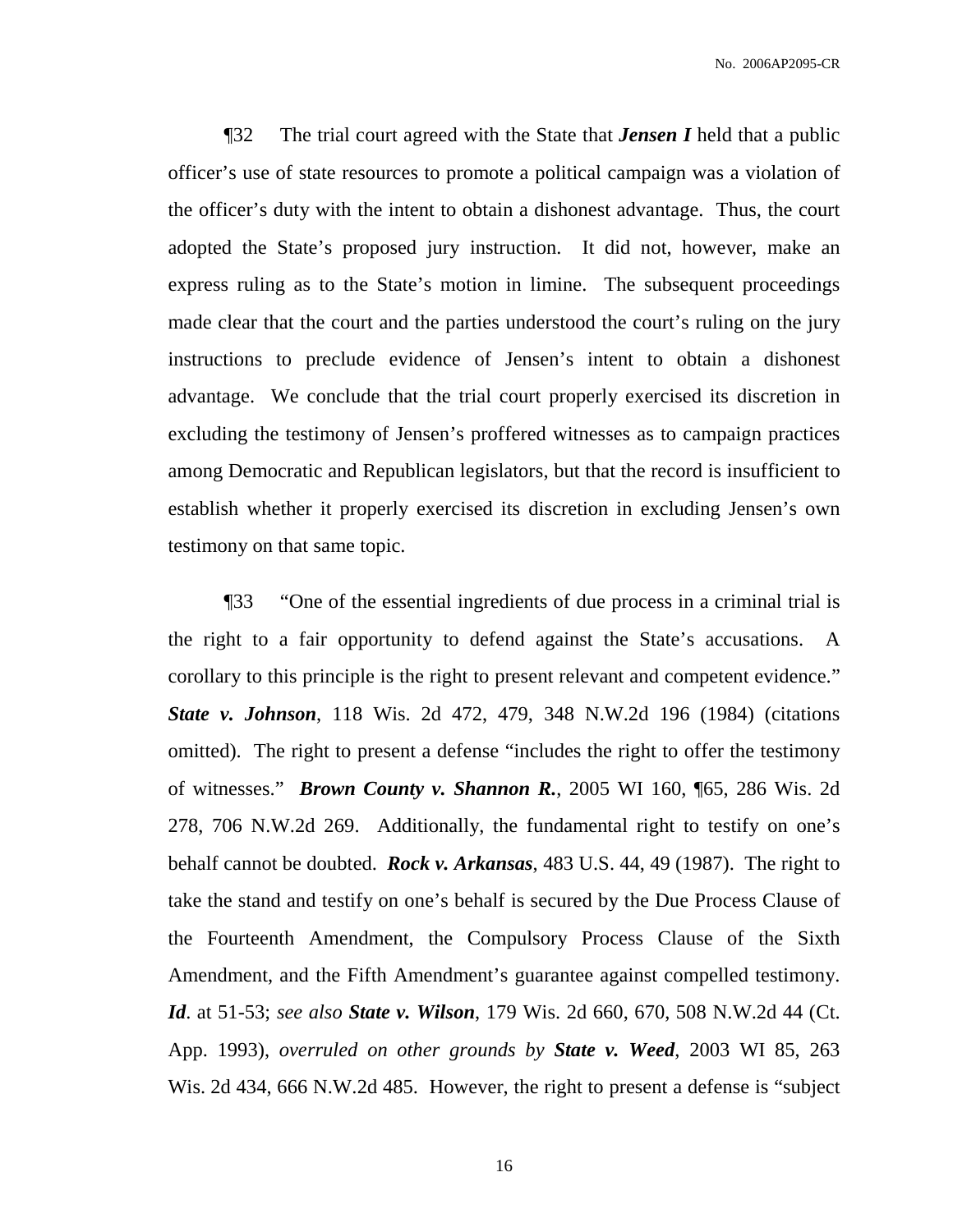to reasonable restrictions." *State v. Shomberg*, 2006 WI 9, ¶35, 288 Wis. 2d 1, 709 N.W.2d 370 (citations omitted). Even relevant evidence may be excluded without denying a defendant's constitutional rights based on other rules of evidence, such as when the evidence's probative value is substantially outweighed by its prejudicial effect. *See St. George*, 252 Wis. 2d 499, ¶15. Moreover, "a defendant has no right, constitutional or otherwise, to present irrelevant evidence." *State v. Robinson*, 146 Wis. 2d 315, 332, 431 N.W.2d 165 (1988).

¶34 In exercising its discretion whether to admit or exclude a defendant's proffered evidence, a trial court must apply two legal principles: first, it must adhere to evidentiary rules; second, if the defendant asserts that exclusion of the evidence implicates his or her right to present a defense, the court must consider constitutional law principles. *St. George*, 252 Wis. 2d 499, ¶38. Because the trial court did not make an explicit ruling on the State's motion in limine, and the objections and rulings at trial do not shed any light on the court's reasoning, we do not know why the court excluded the testimony. That is, we do not know if the court found that the evidence was irrelevant based on its adoption of the State's jury instruction, or that it was relevant but excluded for some other reason. However, the trial court's failure to explain its reasoning does not mandate reversal; we will search the record for reasons to support the court's decision. *See Randall v. Randall*, 2000 WI App 98, ¶7, 235 Wis. 2d 1, 612 N.W.2d 737. Based on our review of the record, we conclude that the proffered testimony of Jensen's defense witnesses was not relevant to whether Jensen intended to gain a dishonest advantage, and thus the trial court did not erroneously exercise its discretion in excluding it. However, we also conclude that Jensen's own testimony as to his understanding of campaign practices among Democratic and Republican legislators was not irrelevant as a matter of law.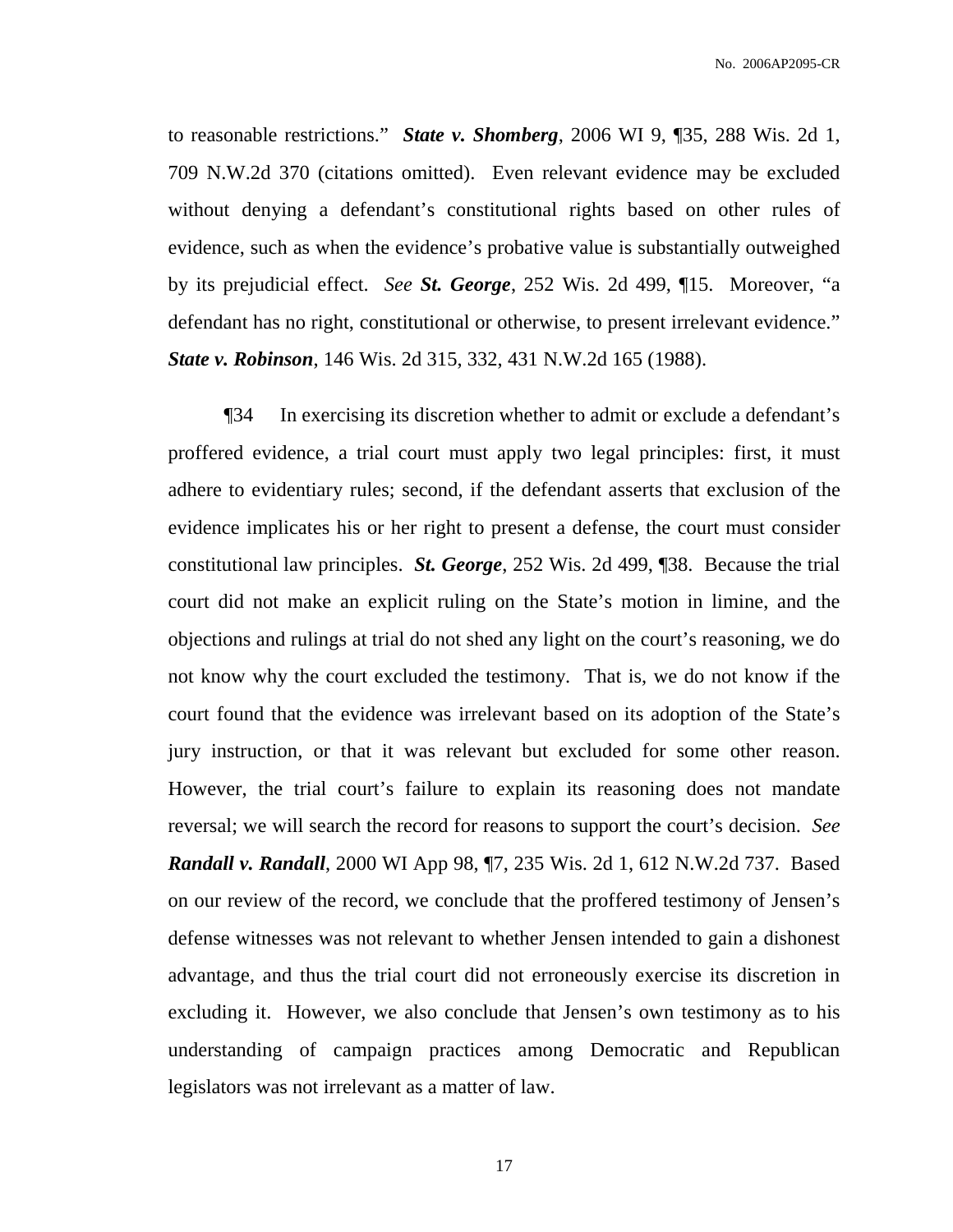¶35 We have explained that the court's ruling on the jury instruction was erroneous, and that the issue of Jensen's intent to obtain a dishonest advantage should have been left for the jury to decide. *See Tronca*, 84 Wis. 2d at 82-83 (violation of official duty and intent to obtain a dishonest advantage are separate elements under WIS. STAT. § 946.12(3), each of which must be proven at trial). Thus, evidence having any tendency to establish that Jensen acted without the intent to obtain a dishonest advantage would be relevant to Jensen's defense, and therefore admissible. *See* WIS. STAT. §§ 904.01, 904.02 (evidence having any tendency to make a fact of consequence to determination of action more or less probable is generally admissible).

¶36 We agree with the State that the testimony of Jensen's defense witnesses as to the practices of both Democrats and Republicans in the legislature of using state resources for campaign purposes is not relevant to show whether Jensen intended to obtain a dishonest advantage by doing the same. Whether or not Jensen's opponents were known by others to use state resources for campaign purposes is not relevant as to whether Jensen intended to obtain a dishonest advantage by doing so. That is, the question is not whether others were actually engaged in use of state resources for campaign purposes or whether Jensen had a legitimate belief that they were doing so. The question is, when Jensen used state resources for campaign purposes, what was his intent? The beliefs of others are not relevant to this inquiry.

¶37 However, *Jensen's* beliefs *are* relevant to this inquiry. The State's arguments to the contrary rest on its assertion that Jensen's intent to obtain a dishonest advantage was not at issue, based on *Jensen I*. We have explained that we disagree with this reading of *Jensen I*. We see no other reason why Jensen should not have been given the opportunity to explain his reasoning in acting as he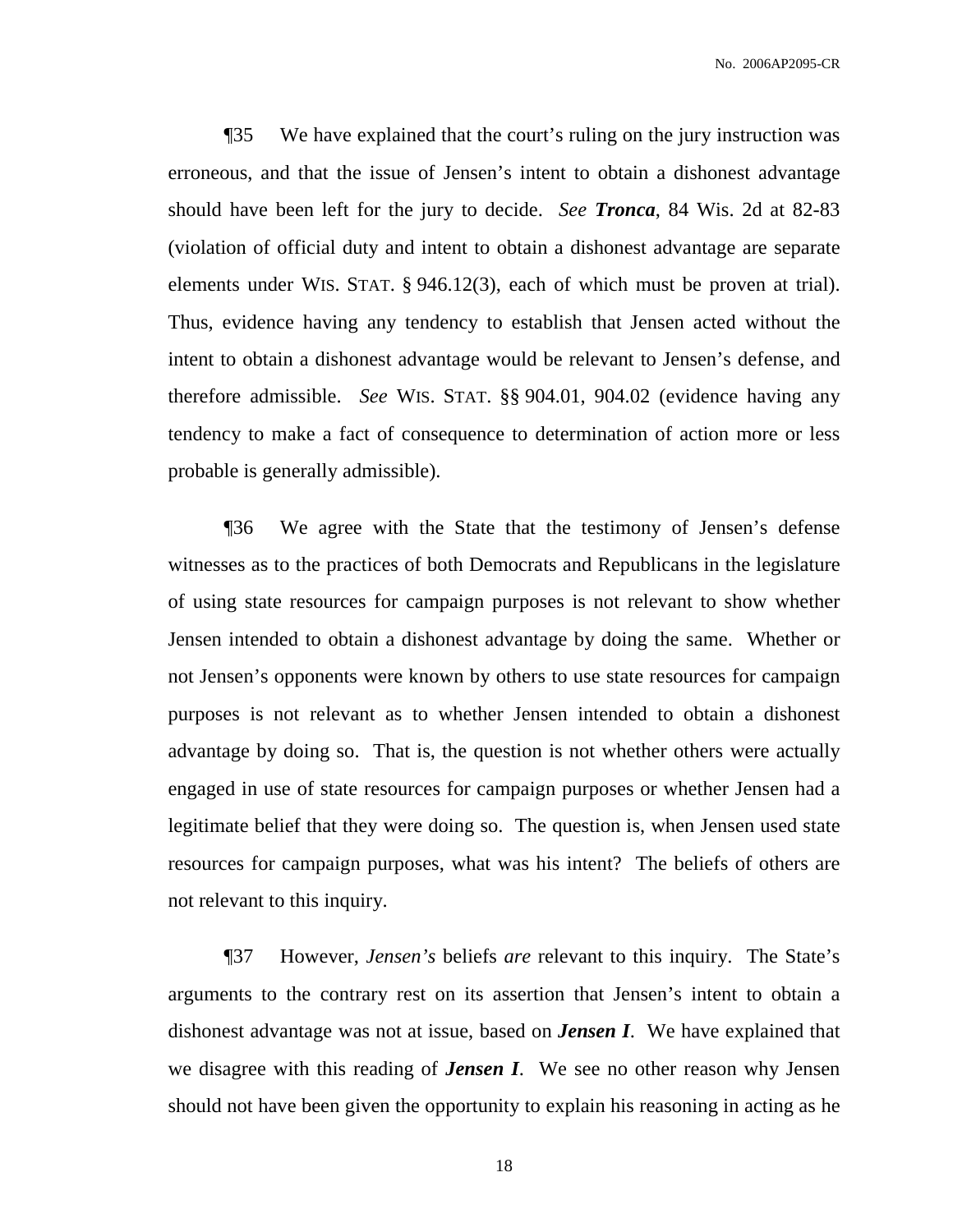did, to rebut the State's accusation that he acted with the intent to obtain a dishonest advantage. Thus, while we conclude that the testimony of Jensen's defense witnesses was properly excluded as irrelevant, we do not reach the same conclusion as to Jensen's own testimony on the same issue.

¶38 Having determined that Jensen's testimony as to his beliefs of the practices of others was relevant to the issue of his intent and therefore admissible, we are unable to determine from the record whether the trial court properly exercised its discretion in excluding that testimony. *See Rock*, 483 U.S. at 55-56 (recognizing a court's right to impose restrictions on a defendant's right to testify even to relevant evidence). The court gave no reasoning as to why the evidence was excluded, or how and to what degree Jensen's constitutional rights came into play. We will not exercise the trial court's discretion in its place. *See Milwaukee Medical Women's Servs., Inc. v. Scheidler*, 228 Wis. 2d 514, 528 n.5, 598 N.W.2d 588 (Ct. App. 1999). On remand, the trial court should explicitly state its reasoning as to whether or not to allow the testimony, after carefully balancing the constitutional elements implicated by a defendant's right to testify in his or her own defense. *See Rock*, 483 U.S. at 55-56.

### *Conclusion*

¶39 In sum, we conclude that the trial court's jury instruction on Misconduct in Public Office was erroneous. Because the instruction directed the jury that a legislator's use of state resources for campaign purposes established that the legislator obtained a dishonest advantage, it constituted a mandatory conclusive presumption. The court's failure to provide a limiting instruction under WIS. STAT. § 903.03(3) was therefore reversible error.